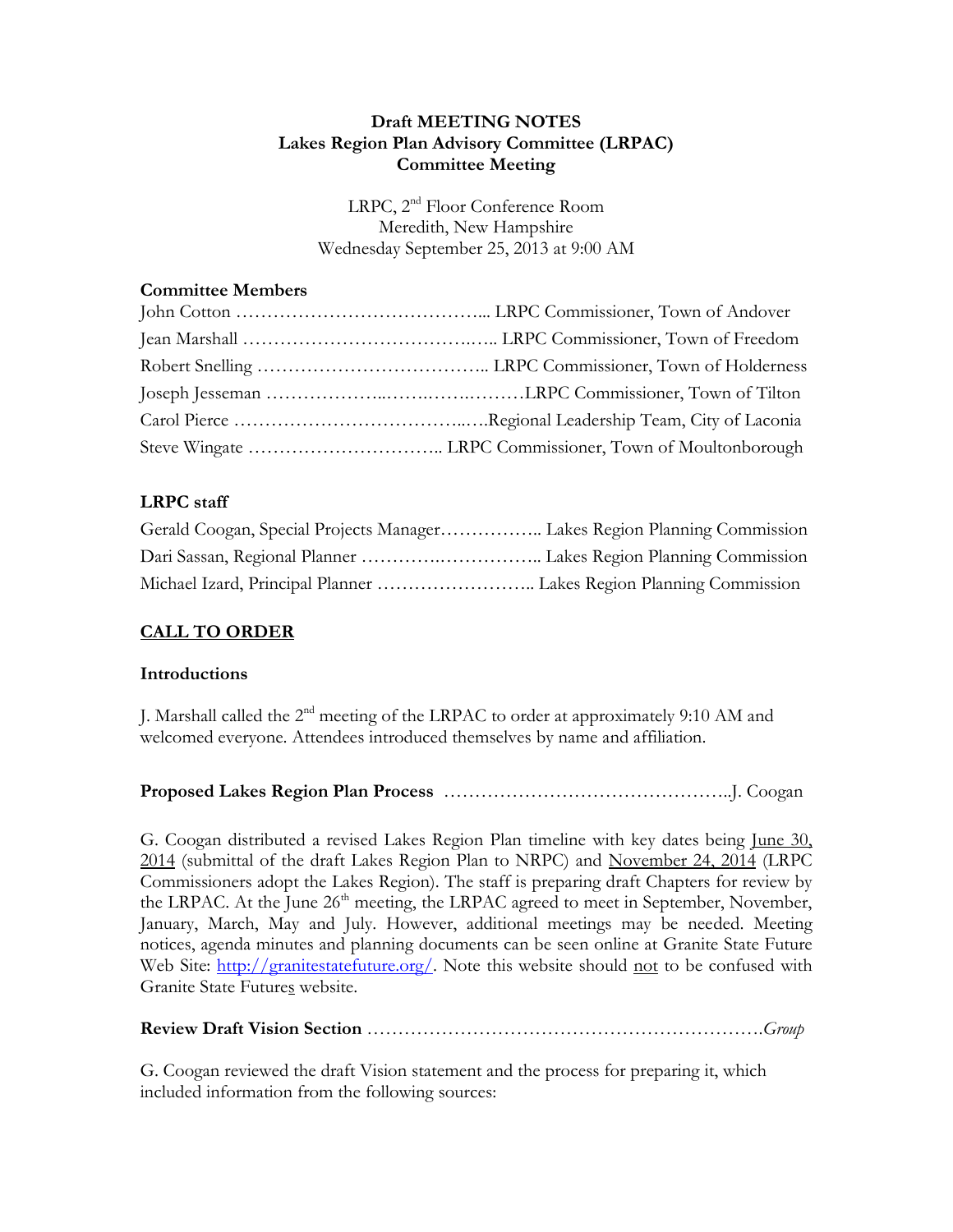- Comment cards from the listening boxes;
- Vision statements from the 30 Lakes Region communities;
- Major Lakes Region Planning documents;
- Meeting with officials and interested citizens;
- UNH Survey Center --- statewide and regional survey;
- Community of Place meeting held on May 7, 2013 in Laconia;
- Community of Interest meetings;
- The NH Smart Growth principles as contained in NH RSA 9-B:2; and
- The NH Livability Principles in the context of the Lakes Region

He noted the planning process is a "bottom ups" and builds upon what communities have stated in planning documents, meetings, forums and other venues.

R. Snelling suggested deleting the word "magnificent" before natural resources at the end.

J. Cotton mentioned the importance of local bridges as noted in the UNH statewide survey.

R. Snelling mentioned the Creative Economy is an economic development goal and should be brought forward to the LRPC vision. Economic development includes a broad approach involving manufacturing, arts, the creative economy, education, broadband, natural resources et cetera.

S. Wingate stated natural resources is fundamental and should be the guiding vision and that economic development oftentimes consumes resources.

Moved by R. Snelling and seconded by J. Jesseman to conditionally accept the Vision Section with the noted changes.

### **Review Draft Economic Development Chapter** ……………………………Group

R. Snelling stated that energy and the environment, especially renewable energy, is a very complicated issue. Page 56 in Section II needs to be more robust. Page 28 needs more explanation.

Moved by C. Pierce and seconded by R. Snelling to conditionally accept the Economic Development Section with the noted changes. S. Wingate noted the Economic Development Chapter was well done.

### **Review proposed Chapter outlines** ……………..……………………………Group

M. Izrad mentioned the LRPC Transportation Advisory Committee (TAC) reviewed the proposed Transportation Chapter outline and thought it should include a discussion on needs vs. lack of funding and priority projects. The LRPAC thought the following items were a priority: Items 1, 2, 3, 4, 5, 8 and 11. See attached.

Moved and seconded to accept the outline.